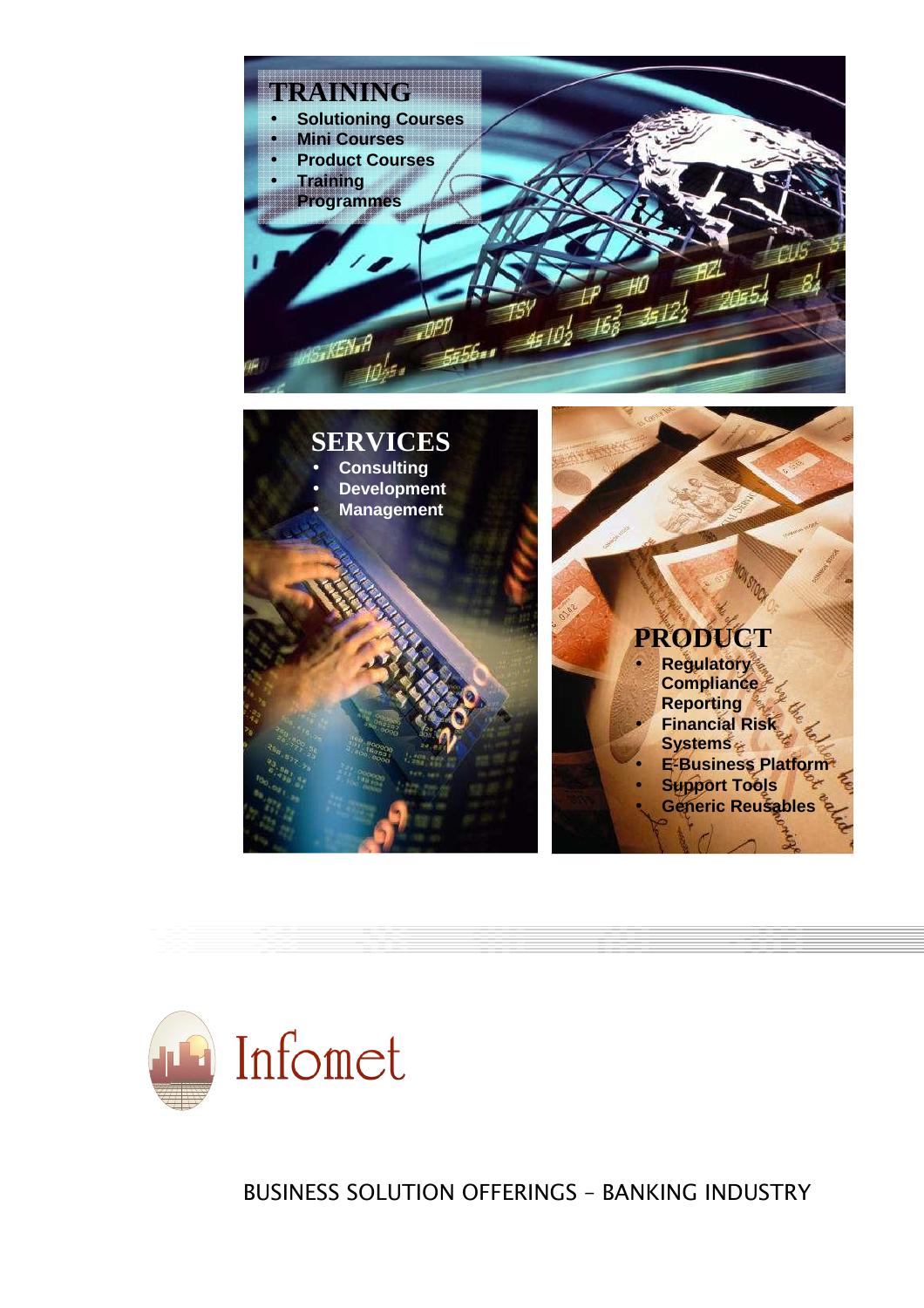# *BUSINESS SOLUTION OFFERINGS – BANKING INDUSTRY*



# *SERVICES*

| <b>Consulting and Development Services</b> |                                                                                               |                    |  |
|--------------------------------------------|-----------------------------------------------------------------------------------------------|--------------------|--|
| Code                                       | <b>Description</b>                                                                            | Appr Hourly Rate 1 |  |
| <b>FCOR</b>                                | FINANCIAL COMPLIANCE OVERVIEW/REPORTING                                                       | R 850              |  |
| <b>BC</b>                                  | BANKING SUPERVISION COMPLIANCE (BASEL BASED)                                                  | R 850              |  |
| FC.                                        | FINANCIAL SERVICES SUPERVISION COMPLIANCE (BASEL BASED)                                       | R 850              |  |
| AM                                         | <b>ASSET MANAGEMENT</b>                                                                       | R 850              |  |
| <b>LM</b>                                  | LIQUIDITY MANAGEMENT                                                                          | R 850              |  |
| <b>HFDM</b>                                | HEDGE FUNDS AND DERIVATIVES AND MODELLING                                                     | R 850              |  |
| <b>CRMM</b>                                | CREDIT RISK MANAGEMENT AND MODELLING                                                          | R 850              |  |
| ORMM                                       | OPERATIONAL RISK MANAGEMENT AND MODELLING                                                     | R 650              |  |
| <b>BCM</b>                                 | <b>BUSINESS COSTING MODELS</b>                                                                | R 650              |  |
| CAO                                        | <b>CAPITAL ADEOUACY</b>                                                                       | R 650              |  |
| <b>SIS</b>                                 | STAKEHOLDER INFORMATION SYSTEMS AND THEIR ROLE IN COMPLIANCE                                  | R 650              |  |
| <b>MBPCOR</b>                              | MODELLING - FINANCIAL PRODUCTS FOR CORPORATE (BASED ON GBM)2                                  | R 850              |  |
| <b>MRPSMF</b>                              | MODELLING - FINANCIAL PRODUCTS FOR SME (BASED ON GBM)                                         | R 850              |  |
| <b>MBPIND</b>                              | MODELLING - FINANCIAL PRODUCTS FOR INDIVIDUALS (BASED ON GBM)                                 | R 850              |  |
| <b>CBPRC</b>                               | CLASSIFICATION OF FINANCIAL SPECIFIC PRODUCTS INTO REGULATORY CLASSES FOR<br><b>REPORTING</b> | R 850              |  |
| <b>MNGREP</b>                              | MANAGEMENT REPORTING (ABC, AJTP, DUPONT, PROFITABILITY, etc)                                  | R 850              |  |
| GBM-ETL-CD                                 | CONSULTING AND DEVELOPMENT SERVICES WRT SOURCING DATA FOR THE GBM                             | R 550              |  |
| GBM-ERS-CD                                 | CONSULTING AND DEVELOPMENT SERVICES WRT CUSTOM REPORTS                                        | R 550              |  |
|                                            |                                                                                               |                    |  |

# *PRODUCTS*

 $\overline{a}$ 

| <b>Infomet Products</b> |                                                              |                       |             |  |
|-------------------------|--------------------------------------------------------------|-----------------------|-------------|--|
| Code                    | <b>Description</b>                                           | <b>Estimated Cost</b> | <b>Time</b> |  |
| <b>GBM-DBBI</b>         | <b>GENERIC BUSINESS MODEL (GBM) FOR THE BANKING INDUSTRY</b> | R 10 MILLION          |             |  |
| GBM-UT                  | GBM - USER TOOL (FULLY INTEGRATED MAIN BUSINESS TOOL)        | $GBM3 - R$ 2.4M       |             |  |
| <b>GBM-UFE</b>          | <b>GBM - USER FRONT END (OPTIONAL)</b>                       | $GBM4 - 1.8M$         |             |  |
| GBM-SQF                 | <b>GBM - SIMPLE QUERY FACILITY</b>                           | R 35 000              |             |  |
| GBM-CQB                 | <b>GBM - CUSTOM QUERY BUILDER</b>                            | R 25 000              |             |  |
| GBM-ERS                 | BASEL COMPLIANCE BASED ON THE GENERIC BUSINESS MODEL (GBM)   | R 15 MILLION          |             |  |
| GBM-RC                  | RISK CALCULATORS BASED ON THE GENERIC BUSINESS MODEL (GBM)   | Up to R 8 MILLION     |             |  |
| GBM-SHS                 | STAKEHOLDER SYSTEM BASED ON THE GENERIC BUSINESS MODEL (GBM) | R 4 MILLION           |             |  |

#### *Infomet Support Products*

| Code           | Description                                                   | <b>Estimated Cost</b> | <b>Time</b> |
|----------------|---------------------------------------------------------------|-----------------------|-------------|
| <b>RRMT</b>    | REPORT REQUIREMENTS MANAGEMENT TOOL (content included)        | R 1.8M                |             |
| <b>ART</b>     | ADVANCED EXTRACTION AND REPORTING SYSTEM                      | R 400 000             |             |
| <b>DMC</b>     | DATA MODELLING CENTRE FOR THE GBM                             | R 350 000             |             |
| <b>SOET</b>    | STANDARD OPERATING ENVIRONMENT FOR THE GBM (content included) | R 1.6M                |             |
| DaMiT          | DATA MIGRATION TOOL FOR THE GBM                               | R 650 000             |             |
| <b>HESP</b>    | HIGH PERFORMANCE ENTERPRISE SOURCING PLATFORM                 | R 14 M                |             |
| <b>GBM-ITN</b> | COMPLIANCE SOLUTION IN A BOX (Itanium) (small institutions)   | $<$ R3m (CALL)        |             |
| GBM-IBM        | COMPLIANCE SOLUTION IN A BOX (IBM p-Series)                   | $<$ R3m (CALL)        |             |

*<sup>1</sup>Already included in the overall GBM product but can be purchased separately.* 

**<sup>2</sup>** *The Generic Business Model (GBM) consists of a set of predefined models for the respective areas, as well as database structures and rules.* 

*<sup>3</sup> Consulating Rate can be negotiated depending on the duration of the engagement, and the amount of material / knowledge transferred.* 

*<sup>4</sup> Consulating Rate can be negotiated depending on the duration of the engagement, and the amount of material / knowledge transferred.*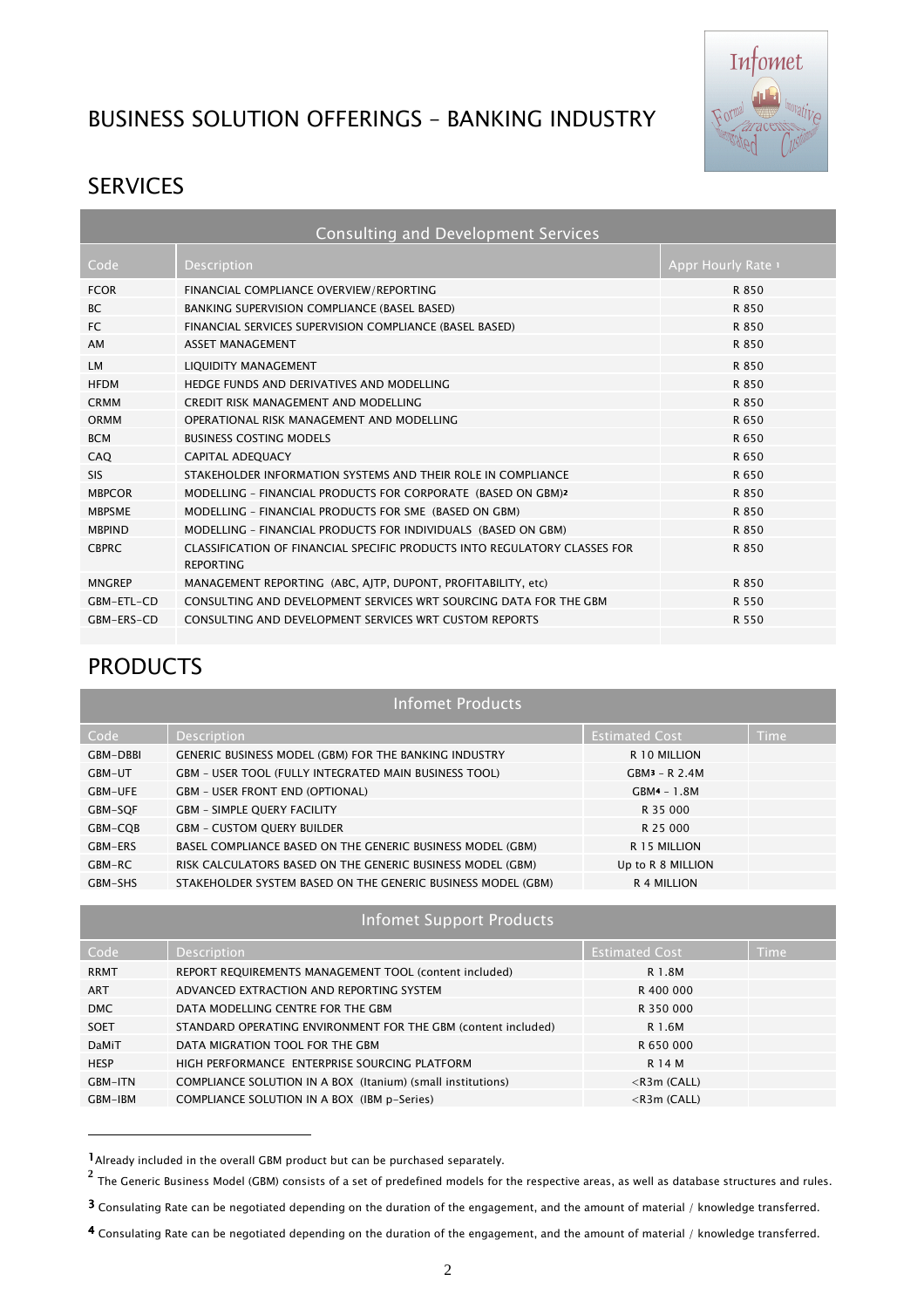# *TRAINING*

| <b>Product Courses</b> |                                                              |              |                 |  |
|------------------------|--------------------------------------------------------------|--------------|-----------------|--|
| Code                   | <b>Description</b>                                           | <b>Price</b> | <b>Duration</b> |  |
| PC-GBM-DBBI            | <b>GENERIC BUSINESS MODEL (GBM) FOR THE BANKING INDUSTRY</b> | R 12,000     | 3 days          |  |
| PC-GBM-UFE             | <b>GBM - USER FRONT END</b>                                  | R 12,000     | 3 days          |  |
| PC-GBM-SQF             | <b>GBM - SIMPLE QUERY FACILITY</b>                           | R 12,000     | 3 days          |  |
| PC-GBM-CQB             | <b>GBM - CUSTOM QUERY BUILDER</b>                            | R 12,000     | 3 days          |  |
| PC-GBM-ERS             | BASEL COMPLIANCE BASED ON THE GENERIC BUSINESS MODEL (GBM)   | R 12,000     | 3 days          |  |
| PC-GBM-RC              | RISK CALCULATORS BASED ON THE GENERIC BUSINESS MODEL (GBM)   | R 12,000     | 3 days          |  |
| PC-GBM-SHS             | STAKEHOLDER SYSTEM BASED ON THE GENERIC BUSINESS MODEL (GBM) | R 12,000     | 3 days          |  |
| PC-RRMT                | REPORT REQUIREMENTS MANAGEMENT TOOL (content included)       | R 12,000     | 3 days          |  |
| PC-ART                 | ADVANCED EXTRACTION AND REPORTING SYSTEM                     | R 12,000     | 3 days          |  |
| PC-DMC                 | DATA MODELLING CENTRE FOR THE GBM                            | R 20,000     | 5 days          |  |
| PC-SOET                | STANDARD OPERATING ENVIRONMENT FOR THE GBM                   | R 12,000     | 3 days          |  |
| PC-DaMiT               | DATA MIGRATION TOOL FOR THE GBM                              | R 12,000     | 3 days          |  |
| PC-HESP                | HIGH PERFORMANCE ENTERPRISE SOURCING PLATFORM                | R 12,000     | 3 days          |  |

## *Standard Courses*

| Code      | <b>Description</b>                                           | <b>Price</b> | <b>Duration</b> |
|-----------|--------------------------------------------------------------|--------------|-----------------|
| SC-FCOR   | FINANCIAL COMPLIANCE OVERVIEW/REPORTING                      | R 12,000     | 3 days          |
| $SC-BAC$  | <b>BASEL COMPLIANCE</b>                                      | R 12,000     | 3 days          |
| SC-AM     | <b>ASSET MANAGEMENT</b>                                      | R 12,000     | 3 days          |
| $SC-LM$   | LIQUIDITY MANAGEMENT                                         | R 12,000     | 3 days          |
| SC-HFDM   | HEDGE FUNDS AND DERIVATIVES AND MODELLING                    | R 12,000     | 3 days          |
| SC-CRMM   | CREDIT RISK MANAGEMENT AND MODELLING                         | R 12,000     | 3 days          |
| SC-OPMM   | OPERATIONAL RISK MANAGEMENT AND MODELLING                    | R 12,000     | 3 days          |
| SC-BCM    | BUSINESS COSTING MODELS (Including ACTIVITY BASED COSTING)   | R 12,000     | 3 days          |
| $SC-SIS$  | STAKEHOLDER INFORMATION SYSTEMS AND THEIR ROLE IN COMPLIANCE | R 12,000     | 3 days          |
| SC-BCVTP  | BUSINESS COMPLIANCE VENDORS, TECHNOLOGIES AND PRODUCTS       | R 12,000     | 3 days          |
| SC-GBMQRY | <b>GBM DATA BASE INTERROGATION BY BUSINESS USERS</b>         | R 12,000     | 3 days          |

### *Mini Courses*

| Code            | <b>Description</b>                                                       | <b>Price</b> | Duration |
|-----------------|--------------------------------------------------------------------------|--------------|----------|
| <b>BP-SBM</b>   | <b>BANKING PRODUCTS - STAKEHOLDER BUSINESS MODEL</b>                     | R 4,500      | 1 day    |
| <b>BP-CABM</b>  | BANKING PRODUCTS - CURRENT AND SAVINGS ACCOUNT BUSINESS MODEL            | R 4,500      | 1 day    |
| <b>BP-SNTD</b>  | BANKING PRODUCTS - SAVINGS - NOTICE AND TERM DEPOSIT                     | R 4,500      | 1 day    |
| <b>BP-RLBM</b>  | BANKING PRODUCTS - REVOLVING LOANS BUSINESS MODEL (CA O/D. CC etc)       | R 4,500      | 1 day    |
| <b>BP-RLBM</b>  | BANKING PRODUCTS - NON REVOLVING LOANS (PL. ML. AVF)                     | R 4,500      | 1 day    |
| <b>BP-SFBM</b>  | BANKING PRODUCTS - SPECIALISED LENDING BUSINESS MODEL (SF, PF, OF, etc.) | R 4,500      | 1 day    |
| <b>BP-FODBM</b> | <b>BANKING PRODUCTS - FUTURE OBLIGATION DEAL BUSINESS MODEL</b>          | R 4,500      | 1 day    |
| <b>BP-ATDBM</b> | COMMERCIAL PRODUCTS - ASSET TRADING BUSINESS MODEL                       | R 4,500      | 1 day    |
| <b>BP-INVBM</b> | FINANCIAL PRODUCTS - INVESTMENT BUSINESS MODEL                           | R 4,500      | 1 day    |
| BP-LIBM         | FINANCIAL PRODUCTS - LIFE INSURANCE BUSINESS MODEL                       | R 4,500      | 1 day    |
| <b>BP-STIBM</b> | FINANCIAL PRODUCTS - SHORT TERM INSURANCE BUSINESS MODEL                 | R 4.500      | 1 day    |
| <b>BP-SIBM</b>  | FINANCIAL PRODUCTS - SPECIALISED INSURANCES BUSINESS MODEL               | R 4,500      | 1 day    |
| <b>BP-MIBM</b>  | FINANCIAL PRODUCTS - MEDICAL INSURANCES BUSINESS MODEL                   | R 4,500      | 1 day    |
| $MC-BA-FS$      | <b>BA REPORTS - BALANCE SHEET &amp; INCOME STATEMENT</b>                 | R 4,500      | 1 day    |
| MC-BA-LR        | BA REPORTS - LIQUIDITY RISK, SOLVENCY RISK                               | R 4,500      | 1 day    |
| $MC-BA-CR$      | BA REPORTS - CREDIT RISK, COUNTER PARTY RISK                             | R 4,500      | 1 day    |
| MC-BA-IRR       | <b>BA REPORTS - INTEREST RATE RISK</b>                                   | R 4,500      | 1 day    |
| MC-BA-MPR       | BA REPORTS - MARKET / POSITION RISK, FOREIGN CURRENCY EXCHANGE RISK      | R 4.500      | 1 day    |
| $MC-BA-DR$      | <b>BA REPORTS - DERIVATIVE RISK</b>                                      | R 4.500      | 1 day    |
| MC-BA-TR        | BA REPORTS - OTHER RISKS, e.g.LEGAL, TECHNOLOGY RISK                     | R 4,500      | 1 day    |

| Volume based discount table |     |      |      |        |             |  |
|-----------------------------|-----|------|------|--------|-------------|--|
| Number of People            | 612 | 1318 | 1922 | $>$ 26 | <b>SITE</b> |  |
| Discount %                  | 5 % | 10%  | 15%  | 25%    | 35%         |  |

*\*Discount is only available on certain standard courses and discount is given at the discretion of Infomet*